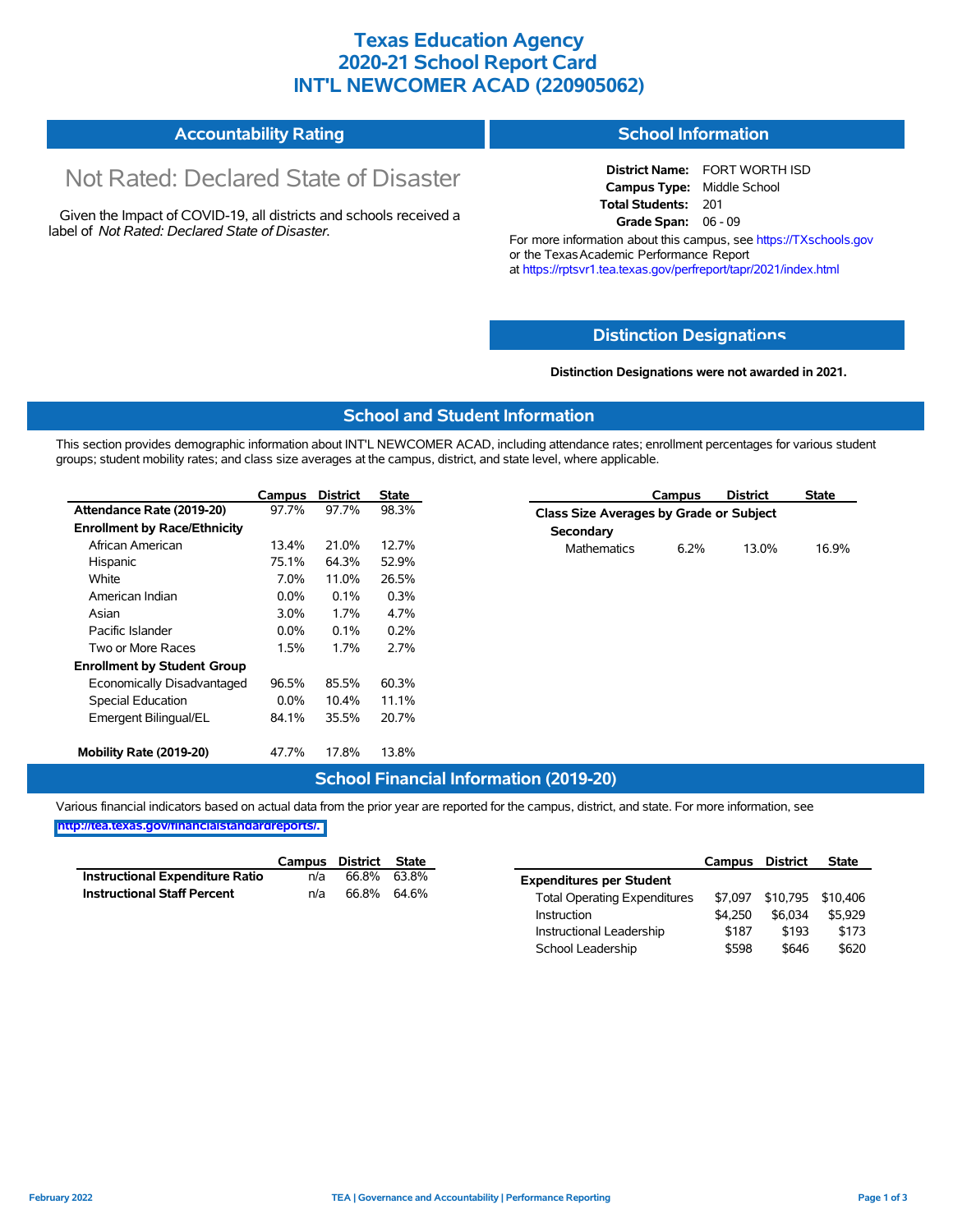### **Texas Education Agency 2020-21 School Report Card**

#### **STAAR Outcomes**

This section provides STAAR performance and outcomes. **Please note that due to the cancellation of spring 2020 STAAR administration due to the COVID-19 pandemic, 2019 results are shown.**

|                                                                                     |      |              |                 |         |                          |        |                                    |                          |       |                 | Two                      |                       |
|-------------------------------------------------------------------------------------|------|--------------|-----------------|---------|--------------------------|--------|------------------------------------|--------------------------|-------|-----------------|--------------------------|-----------------------|
|                                                                                     |      |              |                 |         | <b>African</b>           |        |                                    |                          |       | <b>Pacific</b>  | or                       |                       |
|                                                                                     |      | <b>State</b> | <b>District</b> | Campus  | American Hispanic        |        | White                              | American<br>Indian       | Asian | <b>Islander</b> | More<br>Races            | Econ<br><b>Disadv</b> |
| STAAR Performance Rates at Approaches Grade Level or Above (All Grades Tested)      |      |              |                 |         |                          |        |                                    |                          |       |                 |                          |                       |
| All Subjects                                                                        | 2021 | 67%          | 50%             | 9%      | 7%                       | 11%    | $\ast$                             |                          |       |                 |                          | 9%                    |
|                                                                                     | 2019 | 78%          | 67%             | 38%     | $\overline{\phantom{a}}$ | 38%    |                                    |                          |       |                 |                          | 38%                   |
| ELA/Reading                                                                         | 2021 | 68%          | 54%             | 10%     | 17%                      | 8%     | $\ast$                             |                          |       |                 | $\overline{a}$           | 10%                   |
|                                                                                     | 2019 | 75%          | 64%             | 11%     | $\overline{\phantom{a}}$ | 11%    |                                    |                          |       |                 | $\overline{\phantom{a}}$ | 6%                    |
| <b>Mathematics</b>                                                                  | 2021 | 66%          | 44%             | 11%     | 0%                       | 17%    | $\ast$                             |                          |       |                 | $\blacksquare$           | 11%                   |
|                                                                                     | 2019 | 82%          | 70%             | 67%     | $\blacksquare$           | 67%    |                                    |                          |       |                 | $\overline{a}$           | 69%                   |
| Writing                                                                             | 2021 | 58%          | 41%             | 0%      | $\ast$                   | *      | $\ast$                             |                          |       |                 | $\overline{a}$           | 0%                    |
|                                                                                     | 2019 | 68%          | 56%             | $\star$ |                          | *      |                                    |                          |       |                 | $\overline{a}$           | $\ast$                |
|                                                                                     | 2019 | 81%          | 71%             | $\star$ |                          | $\ast$ |                                    |                          |       |                 |                          | $\ast$                |
| Science<br><b>Social Studies</b>                                                    | 2019 | 81%          | 71%             | $\star$ |                          | $\ast$ |                                    |                          |       |                 |                          | $\ast$                |
|                                                                                     |      |              |                 |         |                          |        |                                    |                          |       |                 |                          |                       |
| STAAR Performance Rates at Meets Grade Level or Above (All Grades Tested)<br>$\ast$ |      |              |                 |         |                          |        |                                    |                          |       |                 |                          |                       |
| All Subjects                                                                        | 2021 | 41%          | 25%             | 0%      | 0%                       | 0%     |                                    |                          |       |                 |                          | 0%                    |
|                                                                                     | 2019 | 50%          | 35%             | 18%     | $\overline{\phantom{a}}$ | 18%    | $\ast$                             |                          |       |                 |                          | 18%                   |
| ELA/Reading                                                                         | 2021 | 45%          | 30%             | 0%      | 0%                       | 0%     |                                    |                          |       |                 | $\overline{a}$           | 0%                    |
|                                                                                     | 2019 | 48%          | 35%             | 11%     | $\overline{\phantom{a}}$ | 11%    | $\overline{\phantom{a}}$<br>$\ast$ |                          |       |                 | $\blacksquare$           | 6%                    |
| <b>Mathematics</b>                                                                  | 2021 | 37%          | 19%             | 0%      | 0%                       | 0%     |                                    |                          |       |                 | $\overline{a}$           | 0%                    |
|                                                                                     | 2019 | 52%          | 35%             | 28%     | $\blacksquare$           | 28%    |                                    |                          |       |                 | $\overline{a}$           | 31%                   |
| Writing                                                                             | 2021 | 30%          | 17%             | 0%      | $\ast$                   | $\ast$ | $\ast$                             |                          |       |                 | $\overline{a}$           | 0%                    |
|                                                                                     | 2019 | 38%          | 27%             | $\star$ |                          | $\ast$ |                                    |                          |       |                 | $\overline{a}$           | $\ast$                |
| Science                                                                             | 2019 | 54%          | 38%             | $\star$ |                          | $\ast$ |                                    |                          |       |                 |                          | $\ast$                |
| <b>Social Studies</b>                                                               | 2019 | 55%          | 43%             | $\star$ |                          | $\ast$ |                                    |                          |       |                 |                          | $\ast$                |
| STAAR Performance Rates at Masters Grade Level (All Grades Tested)                  |      |              |                 |         |                          |        |                                    |                          |       |                 |                          |                       |
| All Subjects                                                                        | 2021 | 18%          | 9%              | 0%      | 0%                       | 0%     | $\ast$                             |                          |       |                 |                          | 0%                    |
|                                                                                     | 2019 | 24%          | 14%             | 0%      | $\blacksquare$           | 0%     |                                    |                          |       |                 |                          | 0%                    |
| ELA/Reading                                                                         | 2021 | 18%          | 10%             | 0%      | 0%                       | 0%     | $\ast$                             |                          |       |                 | $\overline{a}$           | 0%                    |
|                                                                                     | 2019 | 21%          | 12%             | 0%      | $\overline{\phantom{a}}$ | 0%     |                                    |                          |       |                 | $\blacksquare$           | 0%                    |
| <b>Mathematics</b>                                                                  | 2021 | 18%          | 7%              | 0%      | 0%                       | 0%     | $\ast$                             |                          |       |                 | $\overline{a}$           | 0%                    |
|                                                                                     | 2019 | 26%          | 15%             | 0%      | $\blacksquare$           | 0%     |                                    |                          |       |                 |                          | 0%                    |
| Writing                                                                             | 2021 | 9%           | 4%              | 0%      | $\ast$                   | $\ast$ | $\ast$                             |                          |       |                 |                          | 0%                    |
|                                                                                     | 2019 | 14%          | 8%              | $\star$ |                          | *      |                                    |                          |       |                 |                          | $\ast$                |
| Science                                                                             | 2019 | 25%          | 13%             | $\star$ |                          | $\ast$ |                                    |                          |       |                 |                          | $\ast$                |
| <b>Social Studies</b>                                                               | 2019 | 33%          | 21%             | $\star$ |                          | $\ast$ |                                    |                          |       |                 |                          | $\ast$                |
| <b>STAAR Assessment Participation (All Grades Tested)</b>                           |      |              |                 |         |                          |        |                                    |                          |       |                 |                          |                       |
| All Subjects                                                                        | 2021 | 88%          | 94%             | 99%     | 96%                      | 100%   | 100%                               |                          | 93%   |                 | 100%                     | 99%                   |
|                                                                                     | 2019 | 99%          | 99%             | 99%     | 99%                      | 100%   | 100%                               | $\overline{a}$           | 85%   |                 | $\ast$                   | 99%                   |
| ELA/Reading                                                                         | 2021 | 89%          | 94%             | 100%    | 100%                     | 100%   | 100%                               | $\overline{a}$           | 100%  |                 | $\ast$                   | 100%                  |
|                                                                                     | 2019 | 99%          | 100%            | 100%    | 100%                     | 100%   | 100%                               | $\overline{\phantom{a}}$ | 100%  |                 | $\ast$                   | 100%                  |
| <b>Mathematics</b>                                                                  | 2021 | 88%          | 95%             | 97%     | 88%                      | 99%    | 100%                               | $\overline{\phantom{a}}$ | 83%   |                 | $\ast$                   | 97%                   |
|                                                                                     | 2019 | 100%         | 100%            | 100%    | 100%                     | 100%   | 100%                               |                          | 100%  |                 |                          | 100%                  |

 **- Indicates there are no students in the group. \* Indicates results are masked due to small numbers to protect student confidentiality.**

**n/a Indicates data reporting is not applicable for this group.**